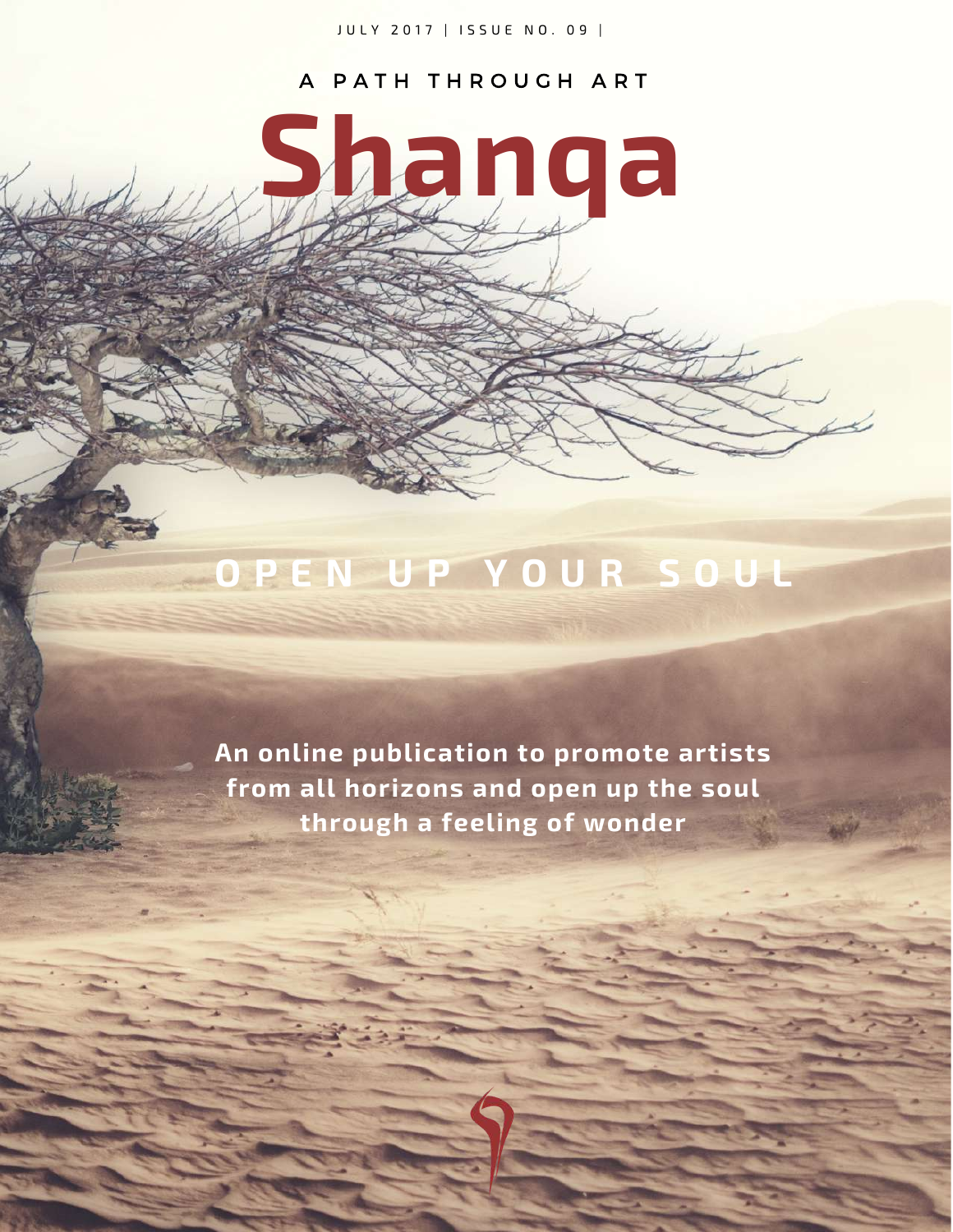

23 R D J U L Y 2017

## 09 *Cosmic Trees*

Selected Artists:

**Ilari Tuupanen / Gonzalo Benard / Siddarth Kerkar / Lee Jeong Lok**

Stéphanie Orace - Chief Editor +91 8130616228 / stephanie@shanqa.com

W W W . S H A N Q A . C O M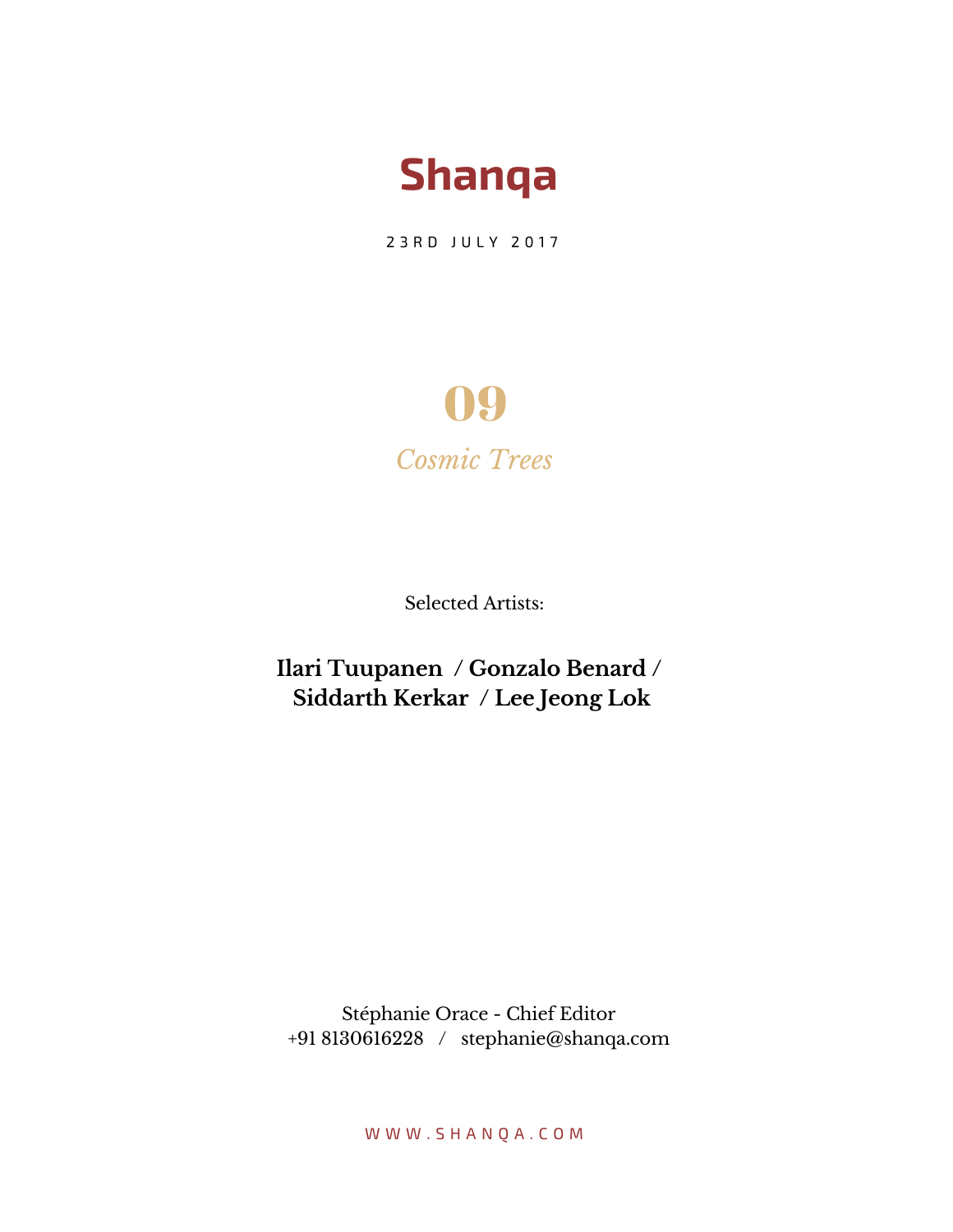## 09

*Cosmic Trees*

EDITORIAL

They have their roots, they stand between heaven and earth, they grow, change, break, heal, flourish, injure, bend, bloom again, and never stop going higher. Human beings, you are trees, they have your beauty and your mysteries. They are your brothers in nature and talk so much about you. Of your ancestors who bear you. Of the life that inhabits you. Of the primitive strength they take from Mother Earth. In this 9th edition, *Shanqa* is listening to the Trees: art reconnects us to their primordial truth and doing so, to ours. This is a tribute to their crown and the cosmic wisdom they hold in their roots.